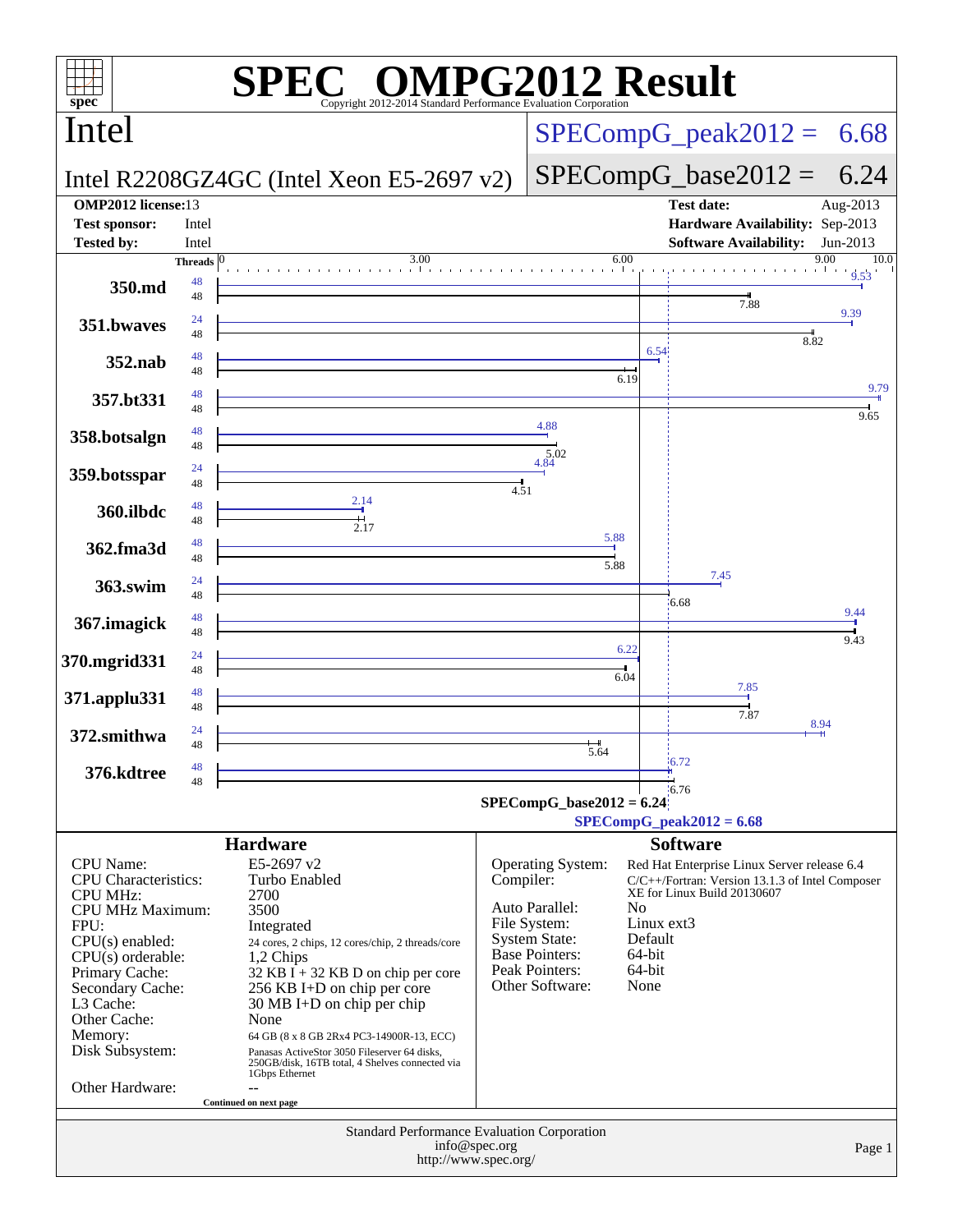# **[SPEC OMPG2012 Result](http://www.spec.org/auto/omp2012/Docs/result-fields.html#SPECOMPG2012Result)**

## Intel

### Intel R2208GZ4GC (Intel Xeon E5-2697 v2)

### $SPECompG<sub>peak2012</sub> = 6.68$

### $SPECompG_base2012 = 6.24$  $SPECompG_base2012 = 6.24$

**[OMP2012 license:](http://www.spec.org/auto/omp2012/Docs/result-fields.html#OMP2012license)**13 **[Test date:](http://www.spec.org/auto/omp2012/Docs/result-fields.html#Testdate)** Aug-2013 **[Test sponsor:](http://www.spec.org/auto/omp2012/Docs/result-fields.html#Testsponsor)** Intel **[Hardware Availability:](http://www.spec.org/auto/omp2012/Docs/result-fields.html#HardwareAvailability)** Sep-2013

**[Tested by:](http://www.spec.org/auto/omp2012/Docs/result-fields.html#Testedby)** Intel **[Software Availability:](http://www.spec.org/auto/omp2012/Docs/result-fields.html#SoftwareAvailability)** Jun-2013

[Base Threads Run:](http://www.spec.org/auto/omp2012/Docs/result-fields.html#BaseThreadsRun) 48<br>Minimum Peak Threads: 24 [Minimum Peak Threads:](http://www.spec.org/auto/omp2012/Docs/result-fields.html#MinimumPeakThreads) [Maximum Peak Threads:](http://www.spec.org/auto/omp2012/Docs/result-fields.html#MaximumPeakThreads) 48

| <b>Results Table</b> |  |  |  |
|----------------------|--|--|--|
|                      |  |  |  |

|                                                                                                                                                                                                            | <b>Base</b> |                        |       |                |       |                |              | <b>Peak</b> |                        |              |                |              |                |              |
|------------------------------------------------------------------------------------------------------------------------------------------------------------------------------------------------------------|-------------|------------------------|-------|----------------|-------|----------------|--------------|-------------|------------------------|--------------|----------------|--------------|----------------|--------------|
| <b>Benchmark</b>                                                                                                                                                                                           |             | <b>Threads</b> Seconds | Ratio | <b>Seconds</b> | Ratio | <b>Seconds</b> | <b>Ratio</b> |             | <b>Threads Seconds</b> | <b>Ratio</b> | <b>Seconds</b> | <b>Ratio</b> | <b>Seconds</b> | <b>Ratio</b> |
| 350.md                                                                                                                                                                                                     | 48          | 587                    | 7.89  | 587            | 7.88  | 589            | 7.86         | 48          | 486                    | 9.53         | 485            | 9.54         | 486            | 9.53         |
| 351.bwaves                                                                                                                                                                                                 | 48          | 515                    | 8.80  | 514            | 8.82  | 513            | 8.83         | 24          | 482                    | 9.39         | 483            | 9.39         | 483            | 9.39         |
| $352$ .nab                                                                                                                                                                                                 | 48          | 629                    | 6.19  | 646            | 6.02  | 628            | 6.20         | 48          | 595                    | 6.54         | 595            | 6.54         | 596            | 6.52         |
| 357.bt331                                                                                                                                                                                                  | 48          | 492                    | 9.64  | 491            | 9.65  | 491            | 9.65         | 48          | 484                    | 9.79         | 483            | 9.81         | 484            | 9.79         |
| 358.botsalgn                                                                                                                                                                                               | 48          | 867                    | 5.02  | 867            | 5.02  | 867            | 5.02         | 48          | 891                    | 4.88         | 891            | 4.88         | 891            | 4.88         |
| 359.botsspar                                                                                                                                                                                               | 48          | 1162                   | 4.52  | 1165           | 4.51  | 1168           | 4.50         | 24          | 1085                   | 4.84         | 1084           | 4.84         | 1084           | 4.84         |
| $360$ .ilbdc                                                                                                                                                                                               | 48          | 1642                   | 2.17  | 1703           | 2.09  | 1638           | 2.17         | 48          | 1668                   | 2.13         | 1662           | <u>2.14</u>  | 1653           | 2.15         |
| 362.fma3d                                                                                                                                                                                                  | 48          | 645                    | 5.89  | 646            | 5.88  | 646            | 5.88         | 48          | 646                    | 5.88         | 646            | 5.88         | 647            | 5.87         |
| $363$ .swim                                                                                                                                                                                                | 48          | 677                    | 6.69  | 678            | 6.68  | 678            | 6.68         | 24          | 608                    | 7.45         | 608            | 7.45         | 608            | 7.45         |
| $367$ . imagick                                                                                                                                                                                            | 48          | 744                    | 9.45  | 745            | 9.43  | 746            | 9.43         | 48          | 744                    | 9.45         | 746            | 9.43         | 745            | 9.44         |
| 370.mgrid331                                                                                                                                                                                               | 48          | 731                    | 6.05  | 732            | 6.04  | 733            | 6.03         | 24          | 709                    | 6.23         | 710            | 6.22         | 710            | 6.22         |
| 371.applu331                                                                                                                                                                                               | 48          | 770                    | 7.87  | 770            | 7.87  | 769            | 7.88         | 48          | 772                    | 7.85         | 772            | 7.85         | 771            | 7.86         |
| 372.smithwa                                                                                                                                                                                                | 48          | 950                    | 5.64  | 975            | 5.50  | 947            | 5.66         | 24          | 616                    | 8.70         | 597            | 8.98         | 600            | 8.94         |
| 376.kdtree                                                                                                                                                                                                 | 48          | 666                    | 6.75  | 666            | 6.76  | 666            | 6.76         | 48          | 670                    | 6.72         | 670            | 6.72         | 673            | 6.69         |
| $D = 140$<br>$1.2 - 41.2$<br>المدائر المسامر<br>$1.3 - 1.41$<br>$D = 1.1$ and $A = 1.1$ and $A = 1.1$<br>المستقصد فالأستدف<br>متحافظ ومحافظ والمحافظ والمحافظ والمحافظ والمحاف المالي المحافظ<br>--------- |             |                        |       |                |       |                |              |             |                        |              |                |              |                |              |

Results appear in the [order in which they were run.](http://www.spec.org/auto/omp2012/Docs/result-fields.html#RunOrder) Bold underlined text [indicates a median measurement.](http://www.spec.org/auto/omp2012/Docs/result-fields.html#Median)

### **[Platform Notes](http://www.spec.org/auto/omp2012/Docs/result-fields.html#PlatformNotes)**

 Sysinfo program /panfs/panfs3/users1/aknyaze1/OMP2012/Docs/sysinfo \$Rev: 395 \$ \$Date:: 2012-07-25 #\$ 8f8c0fe9e19c658963a1e67685e50647 running on esg007 Mon Aug 19 00:52:51 2013

 This section contains SUT (System Under Test) info as seen by some common utilities. To remove or add to this section, see: <http://www.spec.org/omp2012/Docs/config.html#sysinfo>

 From /proc/cpuinfo model name : Intel(R) Xeon(R) CPU E5-2697 v2 @ 2.70GHz 2 "physical id"s (chips) 48 "processors" cores, siblings (Caution: counting these is hw and system dependent. The following excerpts from /proc/cpuinfo might not be reliable. Use with caution.) cpu cores : 12 siblings : 24 physical 0: cores 0 1 2 3 4 5 8 9 10 11 12 13 physical 1: cores 0 1 2 3 4 5 8 9 10 11 12 13 cache size : 30720 KB

Continued on next page

Standard Performance Evaluation Corporation [info@spec.org](mailto:info@spec.org) <http://www.spec.org/>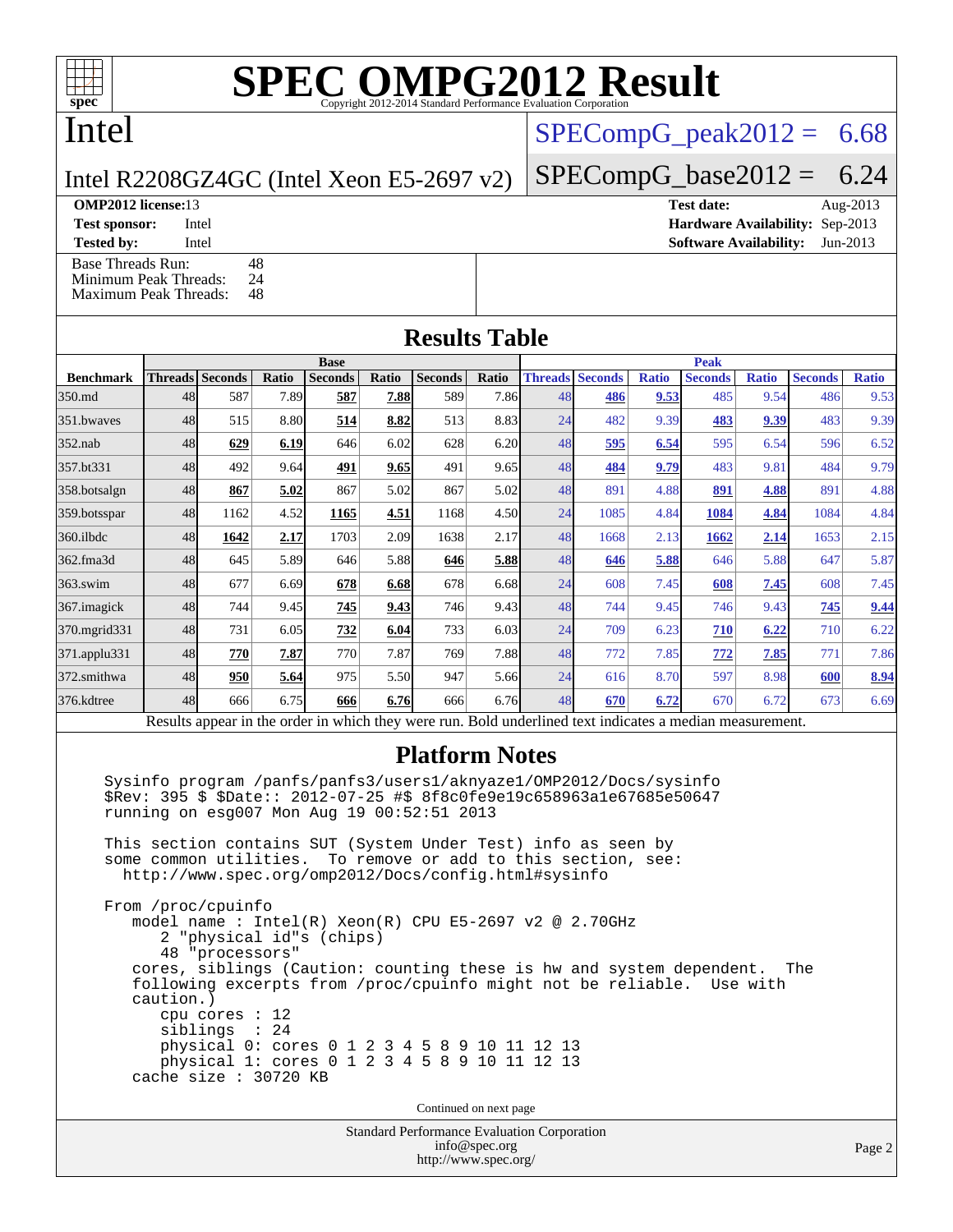

Intel

# **[SPEC OMPG2012 Result](http://www.spec.org/auto/omp2012/Docs/result-fields.html#SPECOMPG2012Result)**

 $SPECompG<sub>peak2012</sub> = 6.68$ 

Intel R2208GZ4GC (Intel Xeon E5-2697 v2)  $SPECompG_base2012 = 6.24$  $SPECompG_base2012 = 6.24$ 

**[OMP2012 license:](http://www.spec.org/auto/omp2012/Docs/result-fields.html#OMP2012license)**13 **[Test date:](http://www.spec.org/auto/omp2012/Docs/result-fields.html#Testdate)** Aug-2013 **[Test sponsor:](http://www.spec.org/auto/omp2012/Docs/result-fields.html#Testsponsor)** Intel **[Hardware Availability:](http://www.spec.org/auto/omp2012/Docs/result-fields.html#HardwareAvailability)** Sep-2013 **[Tested by:](http://www.spec.org/auto/omp2012/Docs/result-fields.html#Testedby)** Intel **[Software Availability:](http://www.spec.org/auto/omp2012/Docs/result-fields.html#SoftwareAvailability)** Jun-2013

#### **[Platform Notes \(Continued\)](http://www.spec.org/auto/omp2012/Docs/result-fields.html#PlatformNotes)**

From /proc/meminfo<br>MemTotal: 65865132 kB HugePages\_Total: 0<br>Hugepagesize: 2048 kB Hugepagesize: /usr/bin/lsb\_release -d Red Hat Enterprise Linux Server release 6.4 (Santiago) From /etc/\*release\* /etc/\*version\* redhat-release: Red Hat Enterprise Linux Server release 6.4 (Santiago) system-release: Red Hat Enterprise Linux Server release 6.4 (Santiago) system-release-cpe: cpe:/o:redhat:enterprise\_linux:6server:ga:server uname -a: Linux esg007 2.6.32-358.6.2.el6.x86\_64.crt1 #4 SMP Fri May 17 15:33:33 MDT 2013 x86\_64 x86\_64 x86\_64 GNU/Linux run-level 3 Aug 16 15:51 SPEC is set to: /panfs/panfs3/users1/aknyaze1/OMP2012 Filesystem Type Size Used Avail Use% Mounted on panfs://36.101.211.1/users1 11T 66T 14% /panfs/panfs3/users1 Cannot run dmidecode; consider saying 'chmod +s /usr/sbin/dmidecode' (End of data from sysinfo program)

#### **[General Notes](http://www.spec.org/auto/omp2012/Docs/result-fields.html#GeneralNotes)**

Standard Performance Evaluation Corporation [info@spec.org](mailto:info@spec.org) <http://www.spec.org/> Page 3 ======================================================================== BIOS settings notes: Intel Turbo Boost Technology (Turbo) : Enabled ======================================================================== General OMP Library Settings ENV\_KMP\_LIBRARY=turnaround ENV\_KMP\_STACKSIZE=190M ENV\_KMP\_BLOCKTIME=infinite ENV\_OMP\_DYNAMIC=FALSE ENV\_OMP\_NESTED=FALSE ======================================================================== General base OMP Library Settings ENV\_KMP\_AFFINITY=compact,0 ======================================================================== General peak OMP Library Settings ENV\_KMP\_AFFINITY=compact,0 ======================================================================== Continued on next page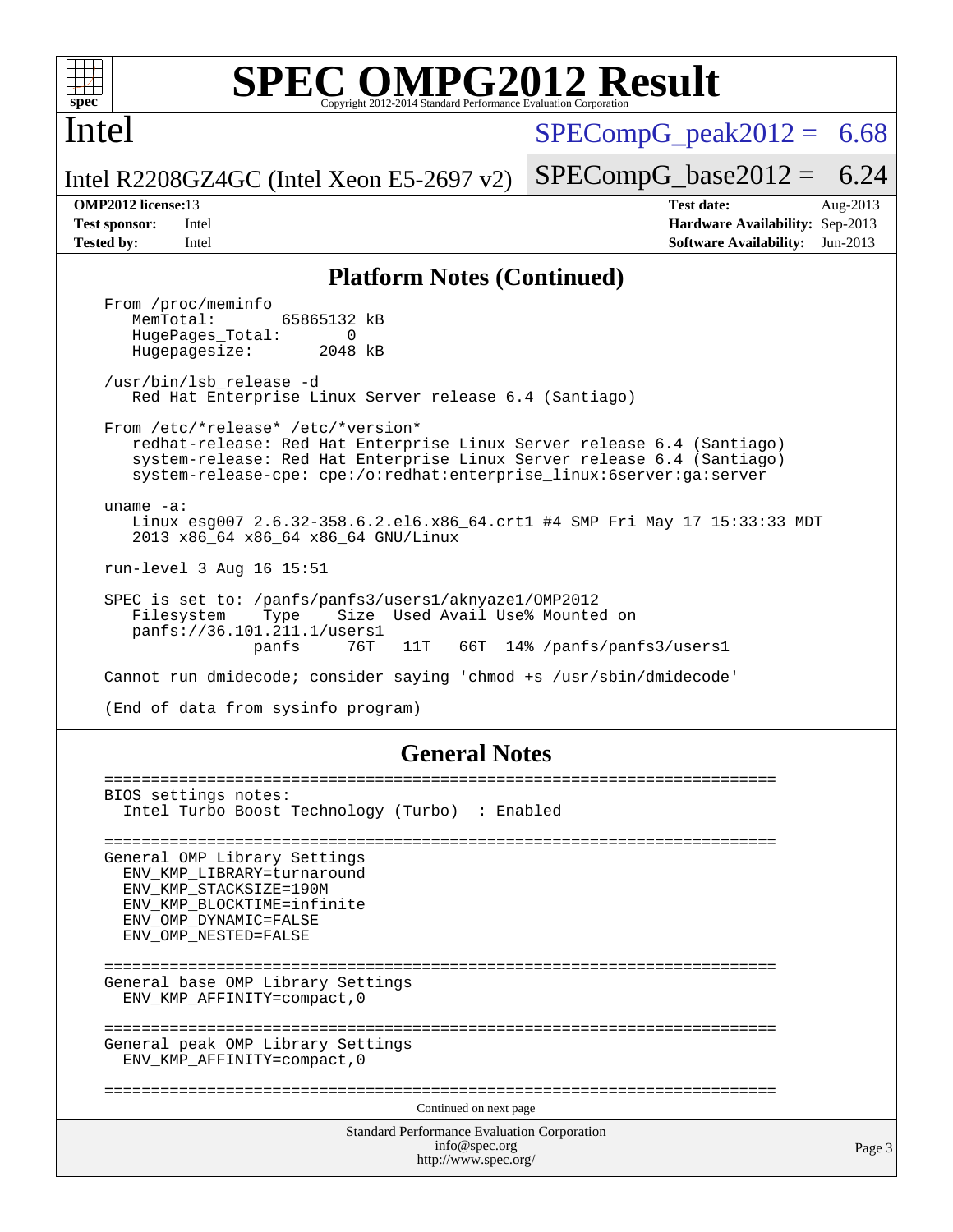

# **[SPEC OMPG2012 Result](http://www.spec.org/auto/omp2012/Docs/result-fields.html#SPECOMPG2012Result)**

Intel

 $SPECompG_peak2012 = 6.68$  $SPECompG_peak2012 = 6.68$ 

Intel R2208GZ4GC (Intel Xeon E5-2697 v2)

#### **[OMP2012 license:](http://www.spec.org/auto/omp2012/Docs/result-fields.html#OMP2012license)**13 **[Test date:](http://www.spec.org/auto/omp2012/Docs/result-fields.html#Testdate)** Aug-2013

 $SPECompG_base2012 = 6.24$  $SPECompG_base2012 = 6.24$ 

**[Test sponsor:](http://www.spec.org/auto/omp2012/Docs/result-fields.html#Testsponsor)** Intel **[Hardware Availability:](http://www.spec.org/auto/omp2012/Docs/result-fields.html#HardwareAvailability)** Sep-2013 **[Tested by:](http://www.spec.org/auto/omp2012/Docs/result-fields.html#Testedby)** Intel **[Software Availability:](http://www.spec.org/auto/omp2012/Docs/result-fields.html#SoftwareAvailability)** Jun-2013

#### **[General Notes \(Continued\)](http://www.spec.org/auto/omp2012/Docs/result-fields.html#GeneralNotes)**

Per benchmark peak OMP Library Settings

 ======================================================================== 351.bwaves:peak: ENV\_KMP\_AFFINITY=compact,1 ENV\_OMP\_SCHEDULE=static,1 ======================================================================== 362.fma3d:peak: ENV\_KMP\_AFFINITY=compact,1 ENV\_OMP\_SCHEDULE=guided ======================================================================== ENV\_OMP\_SCHEDULE=static,1 ======================================================================== 363.swim:peak: ENV\_KMP\_AFFINITY=compact,1 ======================================================================== 372.smithwa:peak: ENV\_KMP\_AFFINITY=compact,1

### **[Base Compiler Invocation](http://www.spec.org/auto/omp2012/Docs/result-fields.html#BaseCompilerInvocation)**

[C benchmarks](http://www.spec.org/auto/omp2012/Docs/result-fields.html#Cbenchmarks):  $i$ cc

[C++ benchmarks:](http://www.spec.org/auto/omp2012/Docs/result-fields.html#CXXbenchmarks) [icpc](http://www.spec.org/omp2012/results/res2013q3/omp2012-20130820-00030.flags.html#user_CXXbase_intel_icpc_2d899f8d163502b12eb4a60069f80c1c)

[Fortran benchmarks](http://www.spec.org/auto/omp2012/Docs/result-fields.html#Fortranbenchmarks): [ifort](http://www.spec.org/omp2012/results/res2013q3/omp2012-20130820-00030.flags.html#user_FCbase_intel_ifort_8a5e5e06b19a251bdeaf8fdab5d62f20)

### **[Base Portability Flags](http://www.spec.org/auto/omp2012/Docs/result-fields.html#BasePortabilityFlags)**

 350.md: [-FR](http://www.spec.org/omp2012/results/res2013q3/omp2012-20130820-00030.flags.html#user_baseFPORTABILITY350_md_f-FR) 357.bt331: [-mcmodel=medium](http://www.spec.org/omp2012/results/res2013q3/omp2012-20130820-00030.flags.html#user_basePORTABILITY357_bt331_f-mcmodel_3a41622424bdd074c4f0f2d2f224c7e5) 363.swim: [-mcmodel=medium](http://www.spec.org/omp2012/results/res2013q3/omp2012-20130820-00030.flags.html#user_basePORTABILITY363_swim_f-mcmodel_3a41622424bdd074c4f0f2d2f224c7e5) 367.imagick: [-std=c99](http://www.spec.org/omp2012/results/res2013q3/omp2012-20130820-00030.flags.html#user_baseCPORTABILITY367_imagick_f-std_2ec6533b6e06f1c4a6c9b78d9e9cde24)

### **[Base Optimization Flags](http://www.spec.org/auto/omp2012/Docs/result-fields.html#BaseOptimizationFlags)**

[C benchmarks](http://www.spec.org/auto/omp2012/Docs/result-fields.html#Cbenchmarks):

[-O2](http://www.spec.org/omp2012/results/res2013q3/omp2012-20130820-00030.flags.html#user_CCbase_f-O2) [-openmp](http://www.spec.org/omp2012/results/res2013q3/omp2012-20130820-00030.flags.html#user_CCbase_f-openmp) [-ipo](http://www.spec.org/omp2012/results/res2013q3/omp2012-20130820-00030.flags.html#user_CCbase_f-ipo_84062ab53814f613187d02344b8f49a7) [-xAVX](http://www.spec.org/omp2012/results/res2013q3/omp2012-20130820-00030.flags.html#user_CCbase_f-xAVX) [-ansi-alias](http://www.spec.org/omp2012/results/res2013q3/omp2012-20130820-00030.flags.html#user_CCbase_f-ansi-alias)

Continued on next page

Standard Performance Evaluation Corporation [info@spec.org](mailto:info@spec.org) <http://www.spec.org/>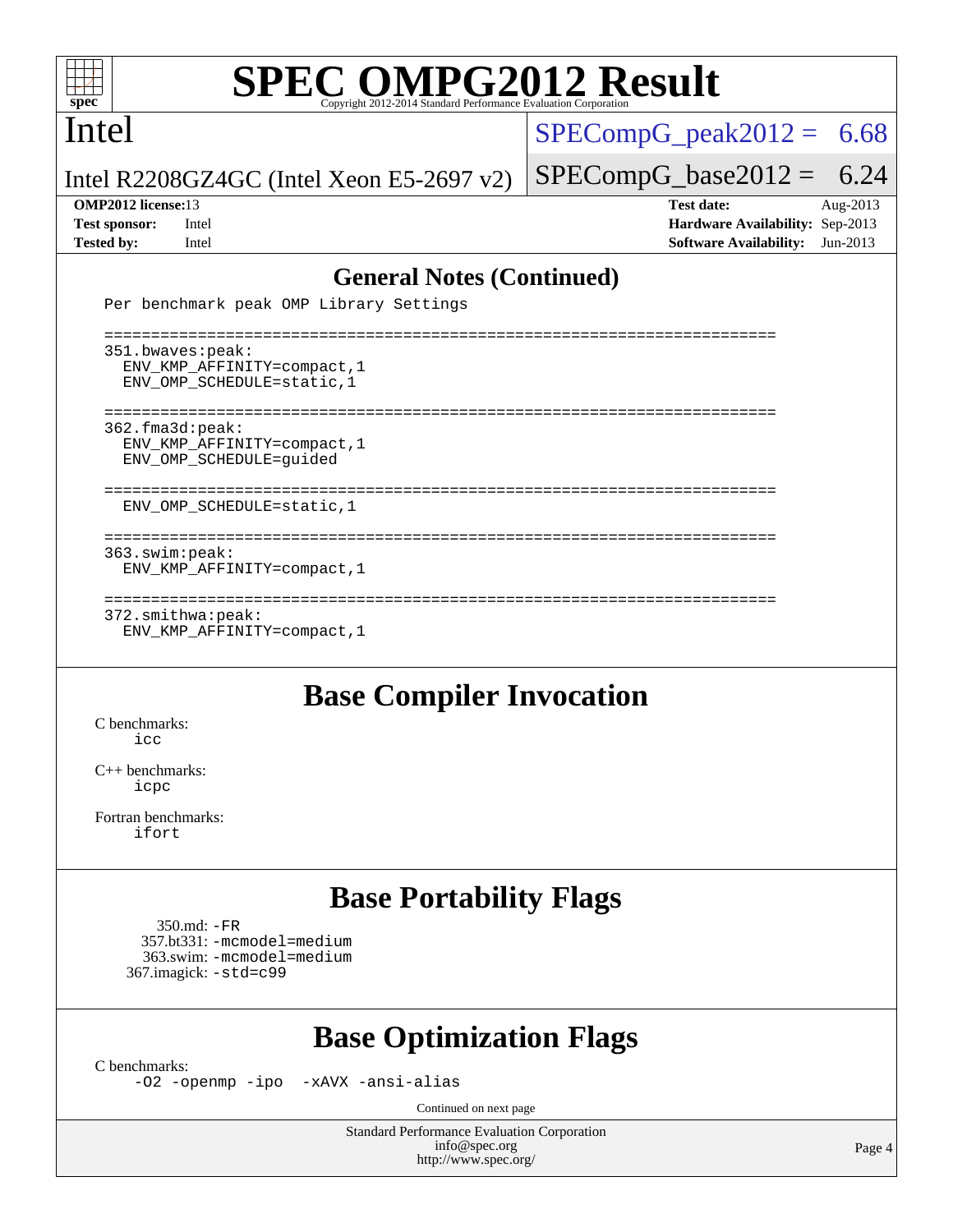

# **[SPEC OMPG2012 Result](http://www.spec.org/auto/omp2012/Docs/result-fields.html#SPECOMPG2012Result)**

Intel

 $SPECompG<sub>peak2012</sub> = 6.68$ 

 $SPECompG_base2012 = 6.24$  $SPECompG_base2012 = 6.24$ 

Intel R2208GZ4GC (Intel Xeon E5-2697 v2)

**[OMP2012 license:](http://www.spec.org/auto/omp2012/Docs/result-fields.html#OMP2012license)**13 **[Test date:](http://www.spec.org/auto/omp2012/Docs/result-fields.html#Testdate)** Aug-2013 **[Test sponsor:](http://www.spec.org/auto/omp2012/Docs/result-fields.html#Testsponsor)** Intel **[Hardware Availability:](http://www.spec.org/auto/omp2012/Docs/result-fields.html#HardwareAvailability)** Sep-2013 **[Tested by:](http://www.spec.org/auto/omp2012/Docs/result-fields.html#Testedby)** Intel **[Software Availability:](http://www.spec.org/auto/omp2012/Docs/result-fields.html#SoftwareAvailability)** Jun-2013

## **[Base Optimization Flags \(Continued\)](http://www.spec.org/auto/omp2012/Docs/result-fields.html#BaseOptimizationFlags)**

[C++ benchmarks:](http://www.spec.org/auto/omp2012/Docs/result-fields.html#CXXbenchmarks) [-O2](http://www.spec.org/omp2012/results/res2013q3/omp2012-20130820-00030.flags.html#user_CXXbase_f-O2) [-openmp](http://www.spec.org/omp2012/results/res2013q3/omp2012-20130820-00030.flags.html#user_CXXbase_f-openmp) [-ipo](http://www.spec.org/omp2012/results/res2013q3/omp2012-20130820-00030.flags.html#user_CXXbase_f-ipo_84062ab53814f613187d02344b8f49a7) [-xAVX](http://www.spec.org/omp2012/results/res2013q3/omp2012-20130820-00030.flags.html#user_CXXbase_f-xAVX) [-ansi-alias](http://www.spec.org/omp2012/results/res2013q3/omp2012-20130820-00030.flags.html#user_CXXbase_f-ansi-alias)

[Fortran benchmarks](http://www.spec.org/auto/omp2012/Docs/result-fields.html#Fortranbenchmarks): [-O2](http://www.spec.org/omp2012/results/res2013q3/omp2012-20130820-00030.flags.html#user_FCbase_f-O2) [-openmp](http://www.spec.org/omp2012/results/res2013q3/omp2012-20130820-00030.flags.html#user_FCbase_f-openmp) [-ipo](http://www.spec.org/omp2012/results/res2013q3/omp2012-20130820-00030.flags.html#user_FCbase_f-ipo_84062ab53814f613187d02344b8f49a7) [-xAVX](http://www.spec.org/omp2012/results/res2013q3/omp2012-20130820-00030.flags.html#user_FCbase_f-xAVX) [-align array64byte](http://www.spec.org/omp2012/results/res2013q3/omp2012-20130820-00030.flags.html#user_FCbase_f-align_c9377f996e966d652baaf753401d4725)

**[Peak Compiler Invocation](http://www.spec.org/auto/omp2012/Docs/result-fields.html#PeakCompilerInvocation)**

[C benchmarks](http://www.spec.org/auto/omp2012/Docs/result-fields.html#Cbenchmarks): [icc](http://www.spec.org/omp2012/results/res2013q3/omp2012-20130820-00030.flags.html#user_CCpeak_intel_icc_a87c68a857bc5ec5362391a49d3a37a6)

[C++ benchmarks:](http://www.spec.org/auto/omp2012/Docs/result-fields.html#CXXbenchmarks) [icpc](http://www.spec.org/omp2012/results/res2013q3/omp2012-20130820-00030.flags.html#user_CXXpeak_intel_icpc_2d899f8d163502b12eb4a60069f80c1c)

[Fortran benchmarks](http://www.spec.org/auto/omp2012/Docs/result-fields.html#Fortranbenchmarks): [ifort](http://www.spec.org/omp2012/results/res2013q3/omp2012-20130820-00030.flags.html#user_FCpeak_intel_ifort_8a5e5e06b19a251bdeaf8fdab5d62f20)

### **[Peak Portability Flags](http://www.spec.org/auto/omp2012/Docs/result-fields.html#PeakPortabilityFlags)**

 350.md: [-FR](http://www.spec.org/omp2012/results/res2013q3/omp2012-20130820-00030.flags.html#user_peakFPORTABILITY350_md_f-FR) 357.bt331: [-mcmodel=medium](http://www.spec.org/omp2012/results/res2013q3/omp2012-20130820-00030.flags.html#user_peakPORTABILITY357_bt331_f-mcmodel_3a41622424bdd074c4f0f2d2f224c7e5) 363.swim: [-mcmodel=medium](http://www.spec.org/omp2012/results/res2013q3/omp2012-20130820-00030.flags.html#user_peakPORTABILITY363_swim_f-mcmodel_3a41622424bdd074c4f0f2d2f224c7e5) 367.imagick: [-std=c99](http://www.spec.org/omp2012/results/res2013q3/omp2012-20130820-00030.flags.html#user_peakCPORTABILITY367_imagick_f-std_2ec6533b6e06f1c4a6c9b78d9e9cde24)

## **[Peak Optimization Flags](http://www.spec.org/auto/omp2012/Docs/result-fields.html#PeakOptimizationFlags)**

[C benchmarks](http://www.spec.org/auto/omp2012/Docs/result-fields.html#Cbenchmarks):

 352.nab: [-O3](http://www.spec.org/omp2012/results/res2013q3/omp2012-20130820-00030.flags.html#user_peakOPTIMIZE352_nab_f-O3) [-openmp](http://www.spec.org/omp2012/results/res2013q3/omp2012-20130820-00030.flags.html#user_peakOPTIMIZE352_nab_f-openmp) [-ipo](http://www.spec.org/omp2012/results/res2013q3/omp2012-20130820-00030.flags.html#user_peakOPTIMIZE352_nab_f-ipo_84062ab53814f613187d02344b8f49a7) [-xAVX](http://www.spec.org/omp2012/results/res2013q3/omp2012-20130820-00030.flags.html#user_peakOPTIMIZE352_nab_f-xAVX) [-fno-alias](http://www.spec.org/omp2012/results/res2013q3/omp2012-20130820-00030.flags.html#user_peakOPTIMIZE352_nab_f-no-alias_694e77f6c5a51e658e82ccff53a9e63a) [-opt-malloc-options=1](http://www.spec.org/omp2012/results/res2013q3/omp2012-20130820-00030.flags.html#user_peakOPTIMIZE352_nab_f-opt-malloc-options_d882ffc6ff87e51efe45f9a5190004b0) [-opt-calloc](http://www.spec.org/omp2012/results/res2013q3/omp2012-20130820-00030.flags.html#user_peakOPTIMIZE352_nab_f-opt-calloc) [-fp-model fast=2](http://www.spec.org/omp2012/results/res2013q3/omp2012-20130820-00030.flags.html#user_peakOPTIMIZE352_nab_f-fp-model_a7fb8ccb7275e23f0079632c153cfcab) [-no-prec-div](http://www.spec.org/omp2012/results/res2013q3/omp2012-20130820-00030.flags.html#user_peakOPTIMIZE352_nab_f-no-prec-div) [-no-prec-sqrt](http://www.spec.org/omp2012/results/res2013q3/omp2012-20130820-00030.flags.html#user_peakOPTIMIZE352_nab_f-no-prec-sqrt) [-ansi-alias](http://www.spec.org/omp2012/results/res2013q3/omp2012-20130820-00030.flags.html#user_peakCOPTIMIZE352_nab_f-ansi-alias) 358.botsalgn: [-O3](http://www.spec.org/omp2012/results/res2013q3/omp2012-20130820-00030.flags.html#user_peakOPTIMIZE358_botsalgn_f-O3) [-openmp](http://www.spec.org/omp2012/results/res2013q3/omp2012-20130820-00030.flags.html#user_peakOPTIMIZE358_botsalgn_f-openmp) [-ipo](http://www.spec.org/omp2012/results/res2013q3/omp2012-20130820-00030.flags.html#user_peakOPTIMIZE358_botsalgn_f-ipo_84062ab53814f613187d02344b8f49a7) [-xSSE4.2](http://www.spec.org/omp2012/results/res2013q3/omp2012-20130820-00030.flags.html#user_peakOPTIMIZE358_botsalgn_f-xSSE42_f91528193cf0b216347adb8b939d4107) [-fno-alias](http://www.spec.org/omp2012/results/res2013q3/omp2012-20130820-00030.flags.html#user_peakOPTIMIZE358_botsalgn_f-no-alias_694e77f6c5a51e658e82ccff53a9e63a) [-ansi-alias](http://www.spec.org/omp2012/results/res2013q3/omp2012-20130820-00030.flags.html#user_peakCOPTIMIZE358_botsalgn_f-ansi-alias) 359.botsspar: [-O3](http://www.spec.org/omp2012/results/res2013q3/omp2012-20130820-00030.flags.html#user_peakOPTIMIZE359_botsspar_f-O3) [-openmp](http://www.spec.org/omp2012/results/res2013q3/omp2012-20130820-00030.flags.html#user_peakOPTIMIZE359_botsspar_f-openmp) [-ipo](http://www.spec.org/omp2012/results/res2013q3/omp2012-20130820-00030.flags.html#user_peakOPTIMIZE359_botsspar_f-ipo_84062ab53814f613187d02344b8f49a7) [-xAVX](http://www.spec.org/omp2012/results/res2013q3/omp2012-20130820-00030.flags.html#user_peakOPTIMIZE359_botsspar_f-xAVX) [-fno-alias](http://www.spec.org/omp2012/results/res2013q3/omp2012-20130820-00030.flags.html#user_peakOPTIMIZE359_botsspar_f-no-alias_694e77f6c5a51e658e82ccff53a9e63a) [-ansi-alias](http://www.spec.org/omp2012/results/res2013q3/omp2012-20130820-00030.flags.html#user_peakCOPTIMIZE359_botsspar_f-ansi-alias) 367.imagick: [-O2](http://www.spec.org/omp2012/results/res2013q3/omp2012-20130820-00030.flags.html#user_peakOPTIMIZE367_imagick_f-O2) [-openmp](http://www.spec.org/omp2012/results/res2013q3/omp2012-20130820-00030.flags.html#user_peakOPTIMIZE367_imagick_f-openmp) [-ipo](http://www.spec.org/omp2012/results/res2013q3/omp2012-20130820-00030.flags.html#user_peakOPTIMIZE367_imagick_f-ipo_84062ab53814f613187d02344b8f49a7) [-xAVX](http://www.spec.org/omp2012/results/res2013q3/omp2012-20130820-00030.flags.html#user_peakOPTIMIZE367_imagick_f-xAVX) [-ansi-alias](http://www.spec.org/omp2012/results/res2013q3/omp2012-20130820-00030.flags.html#user_peakCOPTIMIZE367_imagick_f-ansi-alias) 372.smithwa: [-O2](http://www.spec.org/omp2012/results/res2013q3/omp2012-20130820-00030.flags.html#user_peakOPTIMIZE372_smithwa_f-O2) [-openmp](http://www.spec.org/omp2012/results/res2013q3/omp2012-20130820-00030.flags.html#user_peakOPTIMIZE372_smithwa_f-openmp) [-ipo](http://www.spec.org/omp2012/results/res2013q3/omp2012-20130820-00030.flags.html#user_peakOPTIMIZE372_smithwa_f-ipo_84062ab53814f613187d02344b8f49a7) [-xSSE4.2](http://www.spec.org/omp2012/results/res2013q3/omp2012-20130820-00030.flags.html#user_peakOPTIMIZE372_smithwa_f-xSSE42_f91528193cf0b216347adb8b939d4107) [-fno-alias](http://www.spec.org/omp2012/results/res2013q3/omp2012-20130820-00030.flags.html#user_peakOPTIMIZE372_smithwa_f-no-alias_694e77f6c5a51e658e82ccff53a9e63a) [-opt-streaming-stores always](http://www.spec.org/omp2012/results/res2013q3/omp2012-20130820-00030.flags.html#user_peakOPTIMIZE372_smithwa_f-opt-streaming-stores-always_66f55dbc532842151ebc4c82f4f5b019) [-opt-malloc-options=1](http://www.spec.org/omp2012/results/res2013q3/omp2012-20130820-00030.flags.html#user_peakOPTIMIZE372_smithwa_f-opt-malloc-options_d882ffc6ff87e51efe45f9a5190004b0) [-ansi-alias](http://www.spec.org/omp2012/results/res2013q3/omp2012-20130820-00030.flags.html#user_peakCOPTIMIZE372_smithwa_f-ansi-alias) [C++ benchmarks:](http://www.spec.org/auto/omp2012/Docs/result-fields.html#CXXbenchmarks) [-O3](http://www.spec.org/omp2012/results/res2013q3/omp2012-20130820-00030.flags.html#user_CXXpeak_f-O3) [-openmp](http://www.spec.org/omp2012/results/res2013q3/omp2012-20130820-00030.flags.html#user_CXXpeak_f-openmp) [-ipo](http://www.spec.org/omp2012/results/res2013q3/omp2012-20130820-00030.flags.html#user_CXXpeak_f-ipo_84062ab53814f613187d02344b8f49a7) [-xAVX](http://www.spec.org/omp2012/results/res2013q3/omp2012-20130820-00030.flags.html#user_CXXpeak_f-xAVX) [-fno-alias](http://www.spec.org/omp2012/results/res2013q3/omp2012-20130820-00030.flags.html#user_CXXpeak_f-no-alias_694e77f6c5a51e658e82ccff53a9e63a) [-ansi-alias](http://www.spec.org/omp2012/results/res2013q3/omp2012-20130820-00030.flags.html#user_CXXpeak_f-ansi-alias) Continued on next page

> Standard Performance Evaluation Corporation [info@spec.org](mailto:info@spec.org) <http://www.spec.org/>

Page 5